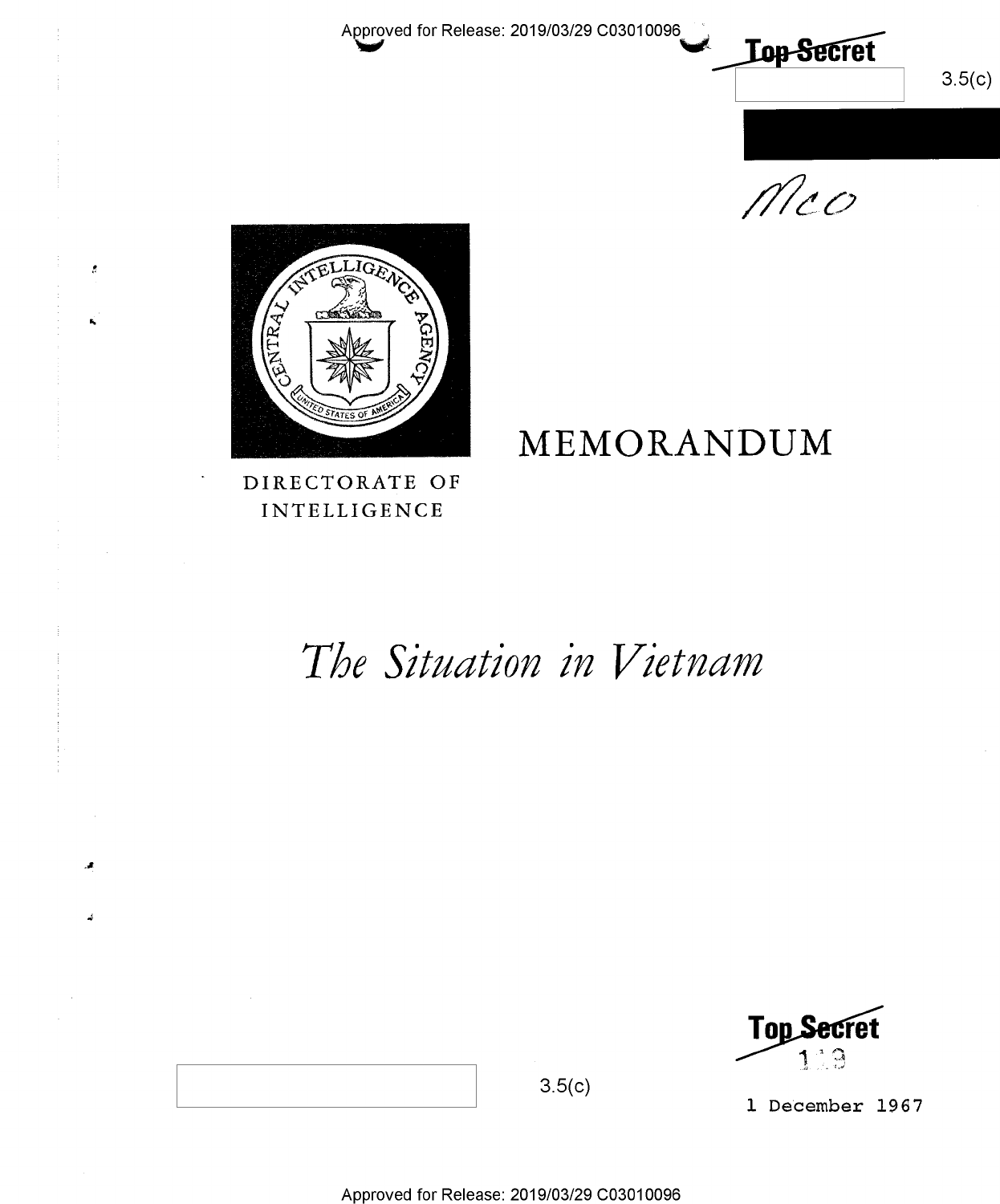Approved for Release: 2019/03/29 C03010096

## WARNING

This document contains classified information affecting the national security <sup>Y</sup>of the United States within the meaning of the espionage laws, US Code Title 18, Sections 793, 794, and 798.

 $3.5(c)5(c)$ 

,9;

J



Approved for Release: 2019/03/29 C03010096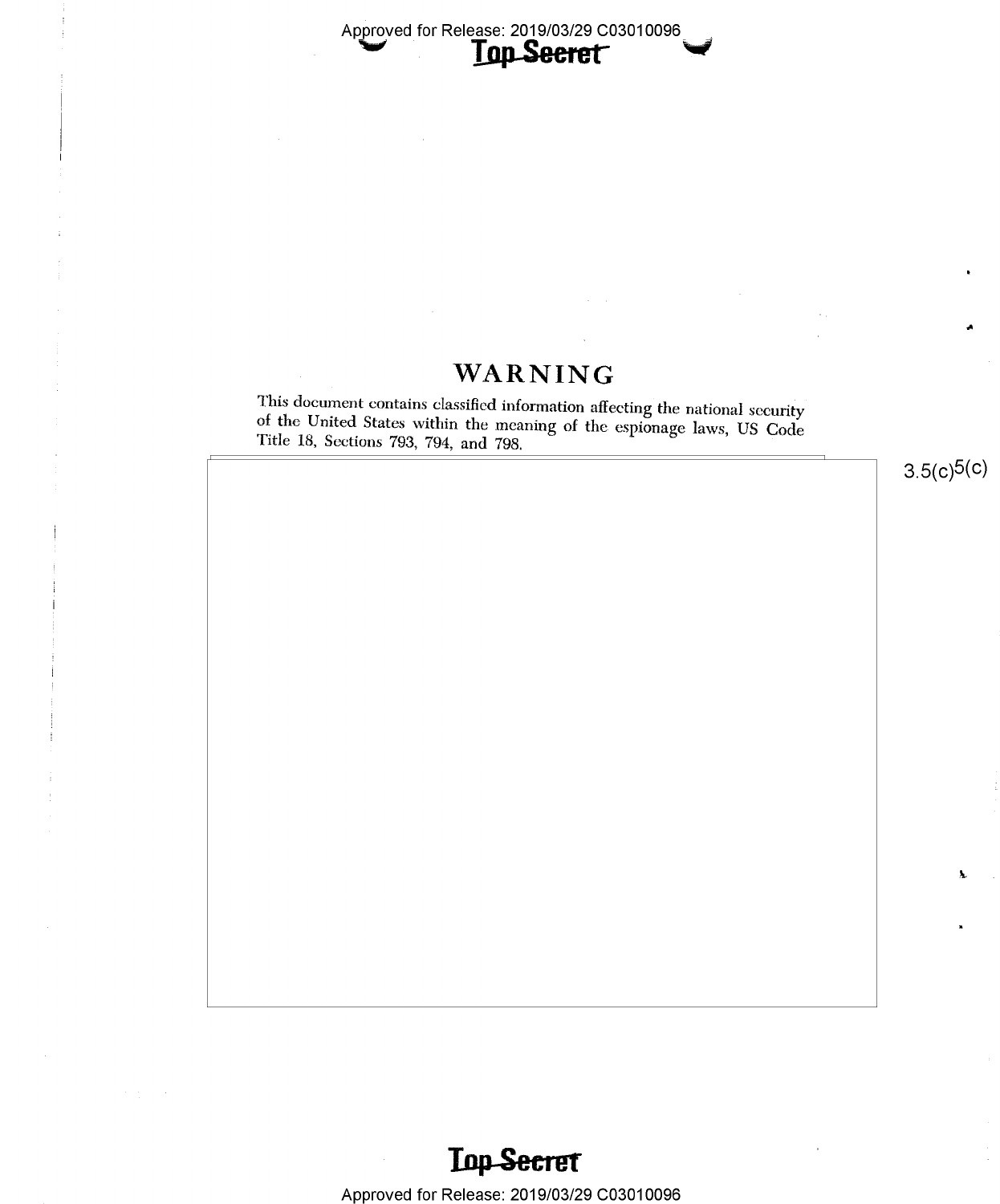Approved for Release: 2019/03/29 C03010096  $3.5(c)$ 

 $3.5(c)$ 

Information as of 1600 1 December 1967  $3.5(c)$ 

#### HIGHLIGHTS

Heavy fighting has been reported near the Marine outpost of Con Thien for the first time in several months.

I. The Military Situation in South Vietnam:<br>Fighting continues near the Cambodian border in north-<br>ern III Corps (Paras. 1-3). US Marines engaged an enemy<br>company near Con Thien on 30 November. There are sug-<br>gestions of a

3.3(h)(2)

III. Military Developments in North Vietnam: There is nothing of significance to report.

IV. Other Communist Military Developments: There is nothing of significance to report.

3.3(h)(2)

i

TOP-SECRET

 $\pmb{\zeta}$ 

Approved for Release: 2019/03/29 C03010096

 $3.5(c)$  $3.5(c)$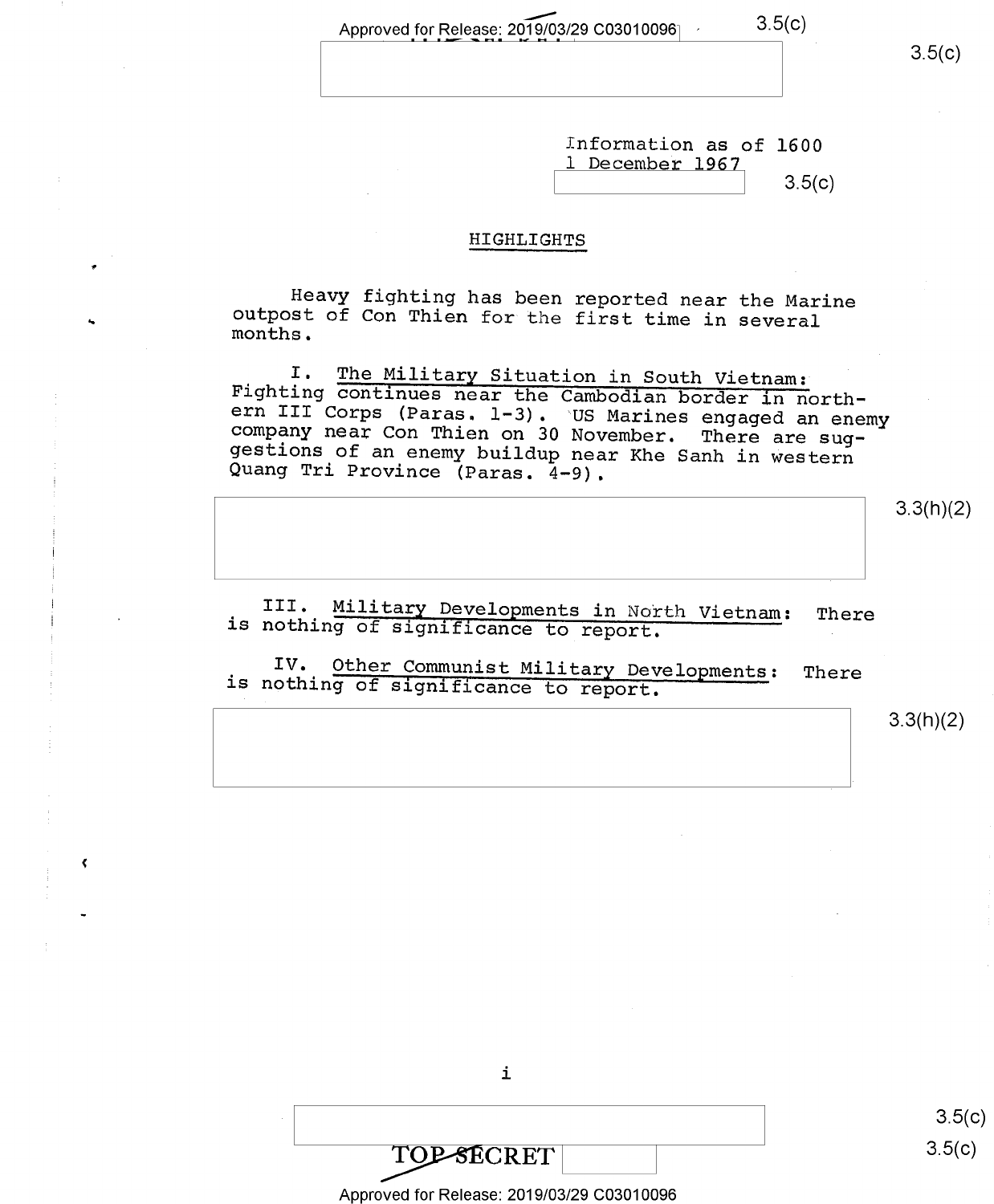#### Approved for Release: 2019/03/29 C03010096



Approved for Release: 2019/03/29 C03010096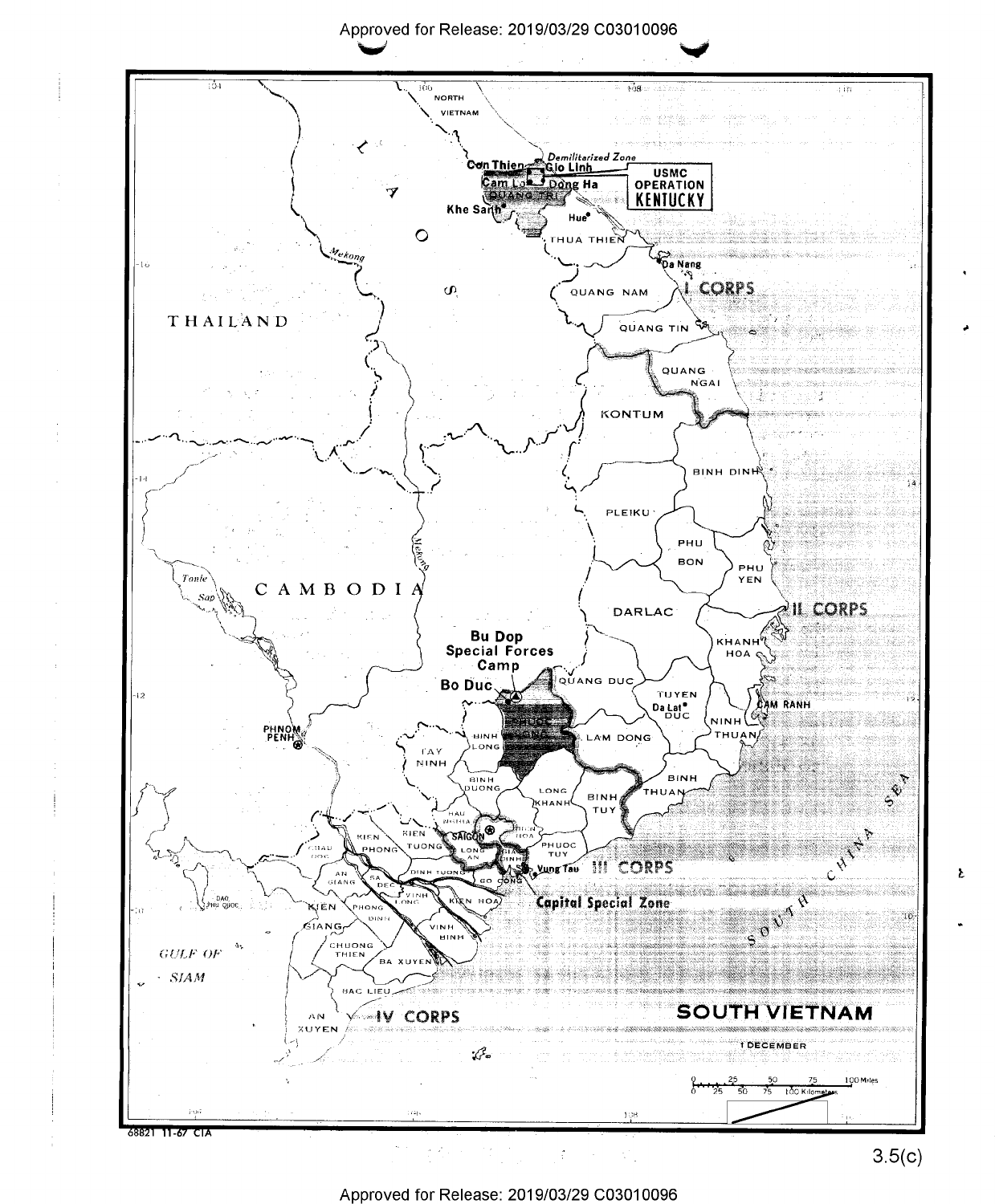#### I. THE MILITARY SITUATION IN SOUTH VIETNAM

1. Sharp fighting was reported near the Special<br>Forces Camp at Bu Dop for the third consecutive day<br>on 30 November. A lst Infantry Division patrol came<br>under heavy enemy fire while moving into the rubber<br>tree groves adjace

2. Delayed reports reveal that South Vietnamese<br>irregulars and their US Special Forces advisers have<br>had several sharp contacts during the past three<br>days while patrolling in the vicinity of Bu Dop.<br>In these clashes, the S

3. During the past three days nearly 150 Communist troops have been reported killed near Bu Dop and in an assault on the nearby Bo Duc dis- trict capital.

#### Increase in Enemy Activity in Quang Tri

4. A US Marine rifle company on patrol about<br>two miles northeast of Con Thien, just south of the<br>Demilitarized Zone, on 30 November encountered an<br>estimated company-size Communist force in well-<br>fortified camouflaged posit

1 December 1967

 $I-1$ 

 $\overline{TOP\text{-}SECRET}$  3.5(c)

#### Approved for Release: 2019/03/29 C03010096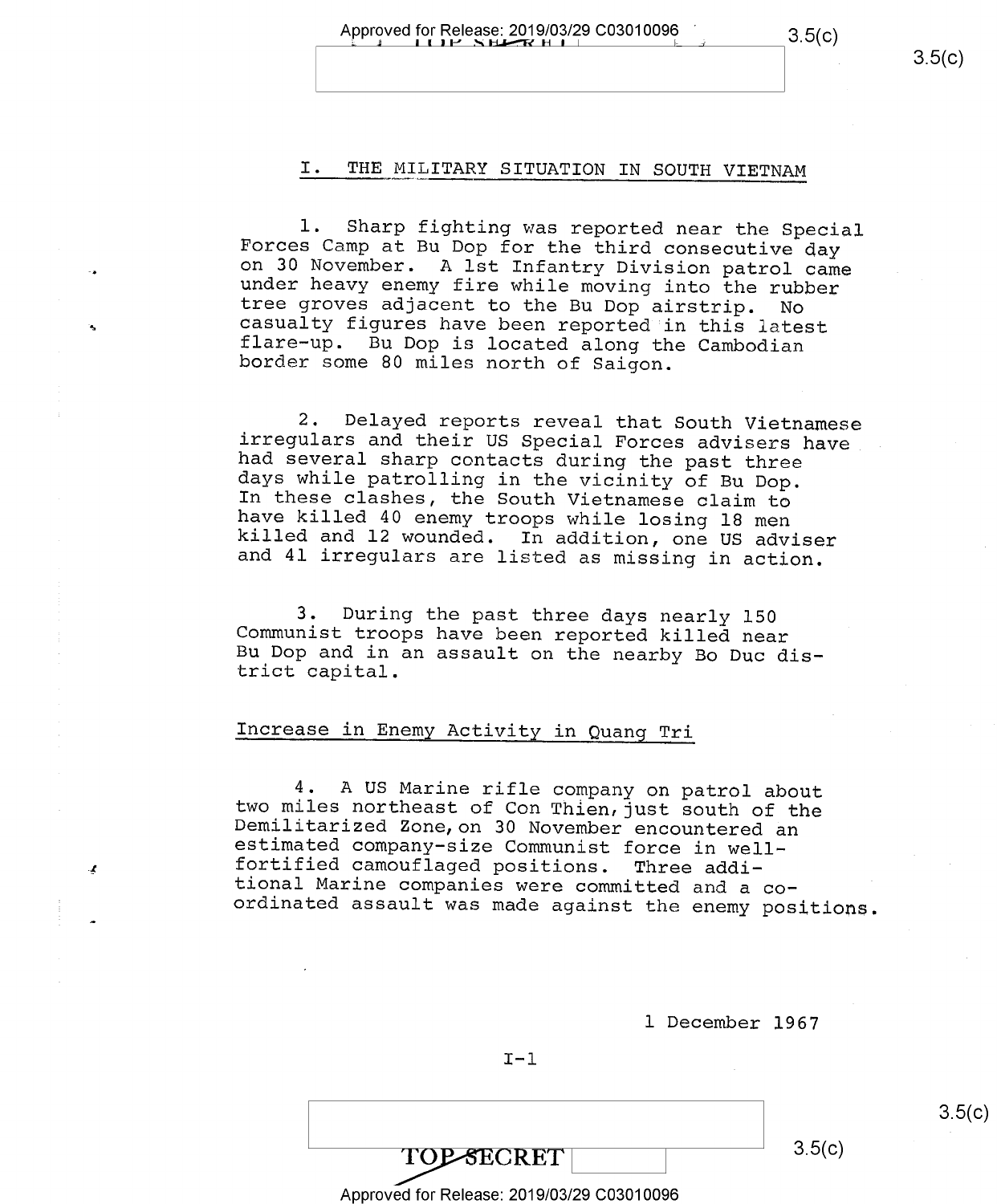$3.5(c)$ 

5. Fighting raged for more than four hours during which l5 Americans were killed and 53 wounded The enemy unit--believed to be a subordinate of the 803rd Regiment of the North Vietnamese 324B Division—-lost 26 killed and nine weapons which were picked up after the battle.

Approved for Release: 2019/03/29 C03010096

Approved for Release. 2019/03/29 C03010090

6. The American forces are part of Operation KENTUCKY which began on l November. Four US Marine battalions have been patrolling the areas surround ing the US strongholds at Con Thien, Cam Lo, Dong Ha, and Gio Linh. The operation is geared to provide security for these bases, to seek out and destroy enemy infiltrators and to prevent further incursions by enemy main force units into Revolution ary Development areas. Maximum air, sea, and ground firepower is being directed at Communist base camps and supply points in the area.



3.3(h)(2)

9. On 29 November, enemy forces to the north and west of the American garrison at Khe Sanh staged five separate incidents including mortar attacks on<br>friendly partols. This increase in enemy military friendly partols. This increase in enemy military activity,  $\texttt{activity,} \perp$ 

suggest the Communists may be planning<br>communists may be planning a large—scale assault in the Khe Sanh area soon.

l December 1967

 $I-2$ 

 $TOP\_SECTION$   $3.5(c)$ 

Approved for Release: 2019/03/29 C03010096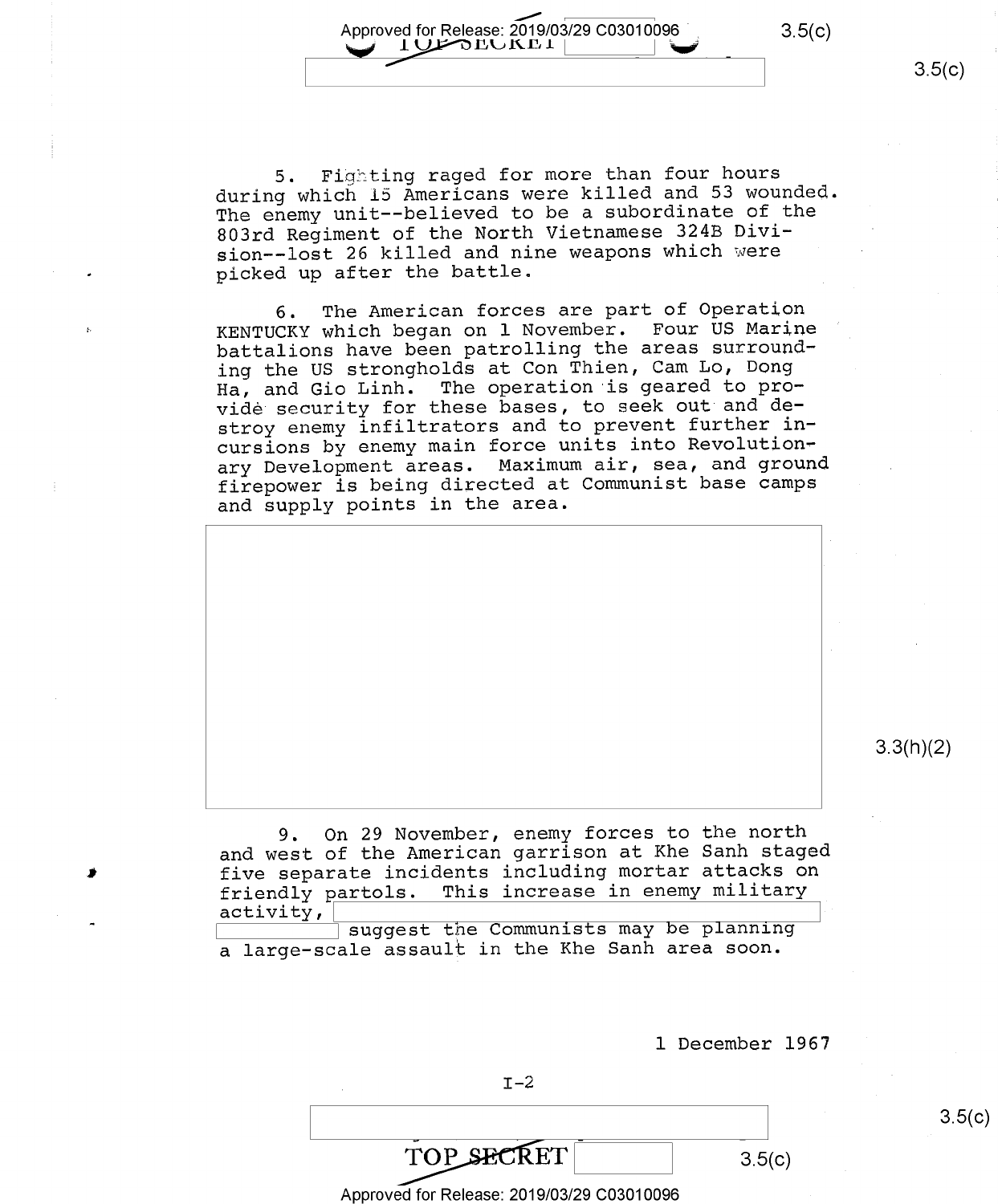# Approved for Release: 2019/03/29 C03010096<br>
TOP-SECRET |

3.5(c)



l December 1967

 $\sim 1$ 



 $\overline{\text{LOP-SECRET}}$  3.5(c) Approved for Release: 2019/03/29 C03010096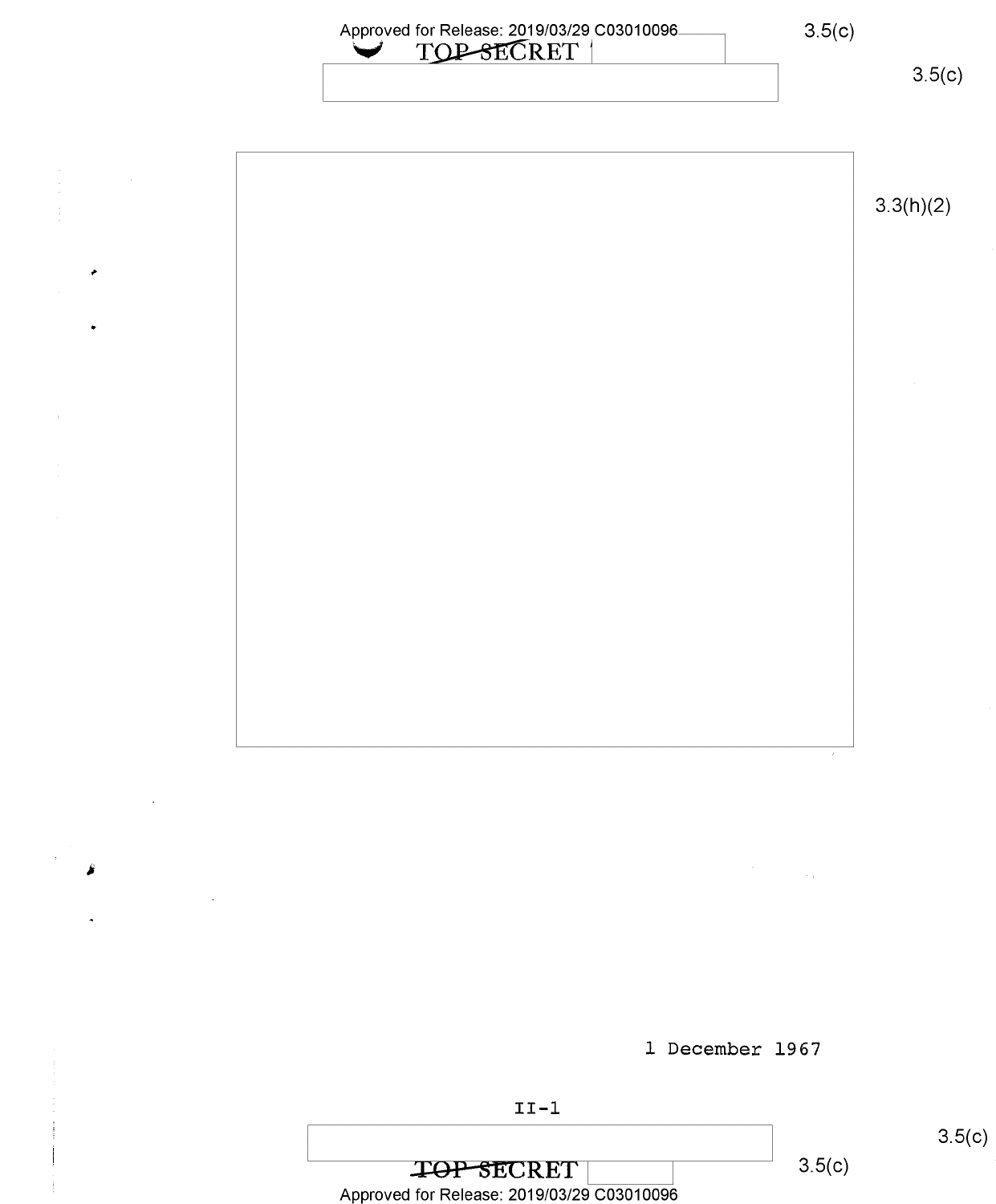#### III.' MILITARY DEVELOPMENTS IN NORTH VIETNAM

### IV. OTHER COMMUNIST MILITARY DEVELOPMENTS

l. There is nothing of significance to report.

l December 1967

×

 $\begin{array}{|l|l|} \hline \textbf{TOP-SEARCH}&3.5(20) \hline \textbf{CHAPTER} & \textbf{1} & \textbf{1} & \textbf{1} \ \textbf{1} & \textbf{2} & \textbf{3} & \textbf{2} & \textbf{2} \ \textbf{2} & \textbf{3} & \textbf{2} & \textbf{2} & \textbf{2} & \textbf{2} & \textbf{2} \ \textbf{3} & \textbf{3} & \textbf{2} & \textbf{2} & \textbf{2} & \textbf{2} & \textbf{2} & \textbf{2} \ \textbf{3} & \textbf{3} & \textbf{3}$  $3.5(c)$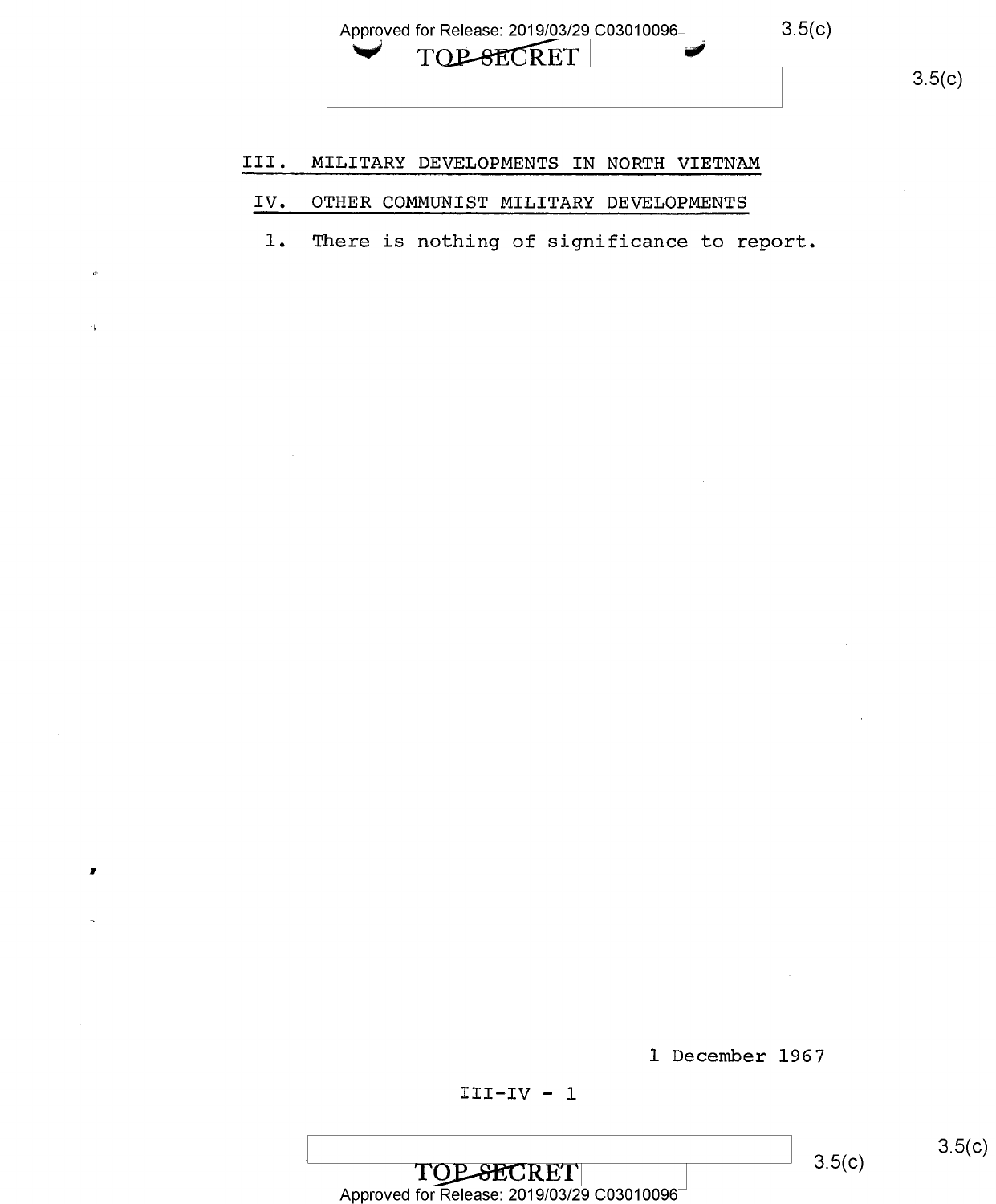| 3.5(c)<br>- |
|-------------|
|             |

 $3.3(h)(2)$ 

Approved for Release: 2019/03/29 C03010096

×

×





3\_5(C)

3.5(c)

Approved for Release: 2019/03/29 C03010096